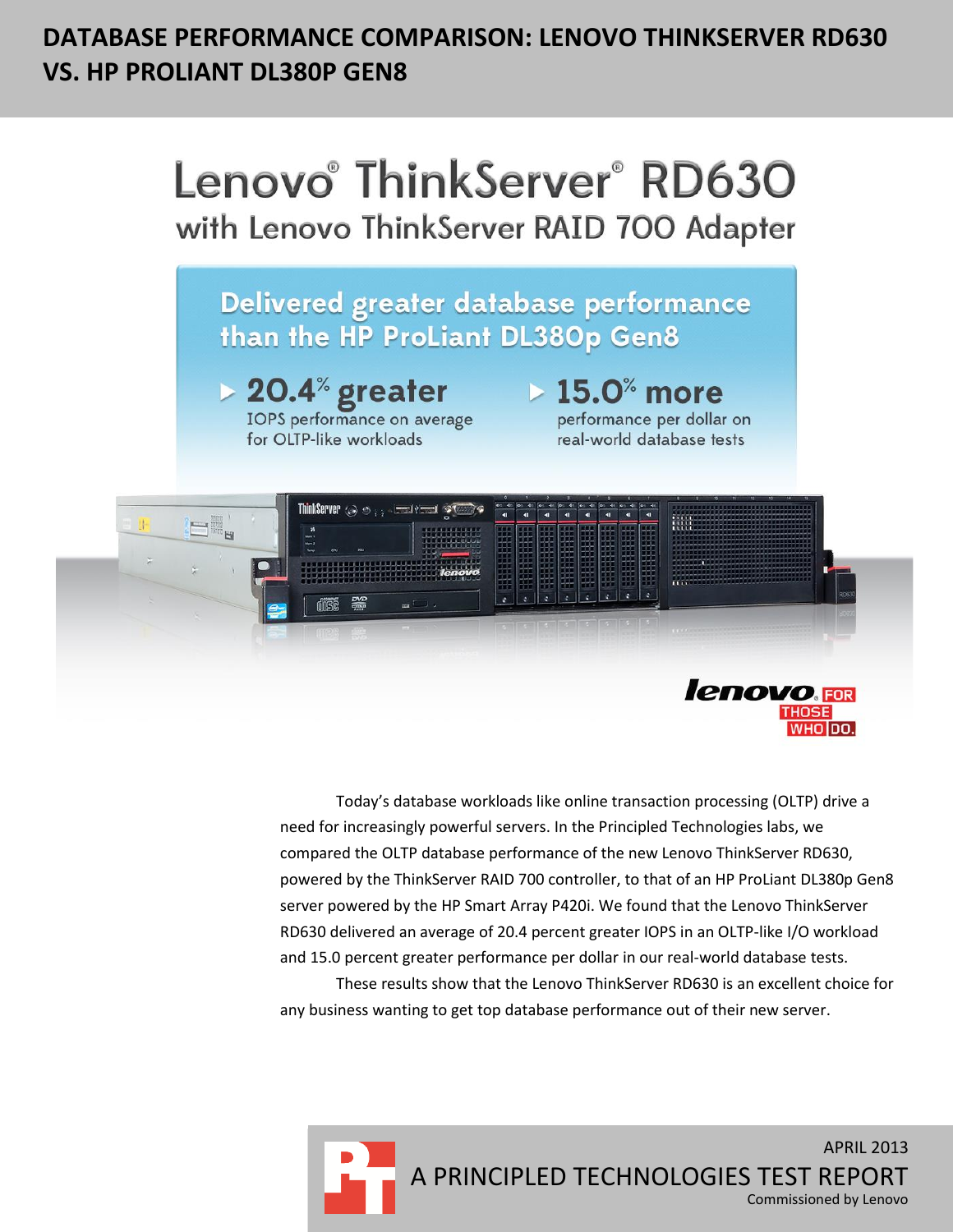# **GREATER PERFORMANCE AND VALUE WITH LENOVO**

To learn how our two test servers compared on performance and cost, we used two benchmarks to stress the servers.

First, we ran several workload simulations using Iometer, including four OLTPlike workloads at different block sizes, and max IOPS sequential read and sequential write workloads. As Figure 1 shows, the Lenovo ThinkServer RD630, powered by the ThinkServer RAID 700 controller, delivered the following advantages over the HP ProLiant DL380p Gen8:

> 20.4 percent greater IOPS performance on average for the OLTP-like workloads

21.1 percent greater max IOPS sequential write performance

- $\frac{25}{25}$ **IOPS percentage win** 25<br>20 23.6 25 21.6 21.1 19.8 20<br>15 20 16.5 15<br>10 Percentage win **Percentage win** 15 8.4 10 5 Max das Sea Max 10ps sea Mat 1085 seat withe 5128 0 OLTP GAX OLTR SIZE OUTP AK
- 8.4 percent greater max IOPS sequential read performance

**Figure 1: Iometer percentage win of the Lenovo ThinkServer RD630 over the HP DL380p Gen8.**

> For our real-world database performance tests, we used the DVD Store benchmark with a Microsoft® SQL Server 2012 database, configuring the workload to stress the servers, in particular the I/O subsystem, and establish comparable results between the two. To put appropriate stress on the I/O subsystem, we used a large database and configured the benchmark clients to generate many simultaneous connections or threads to the database server. As Figure 2 shows, the Lenovo ThinkServer RD630, powered by the ThinkServer RAID 700 controller, delivered 10.3 percent greater transactions per minute over the HP ProLiant DL380p Gen8.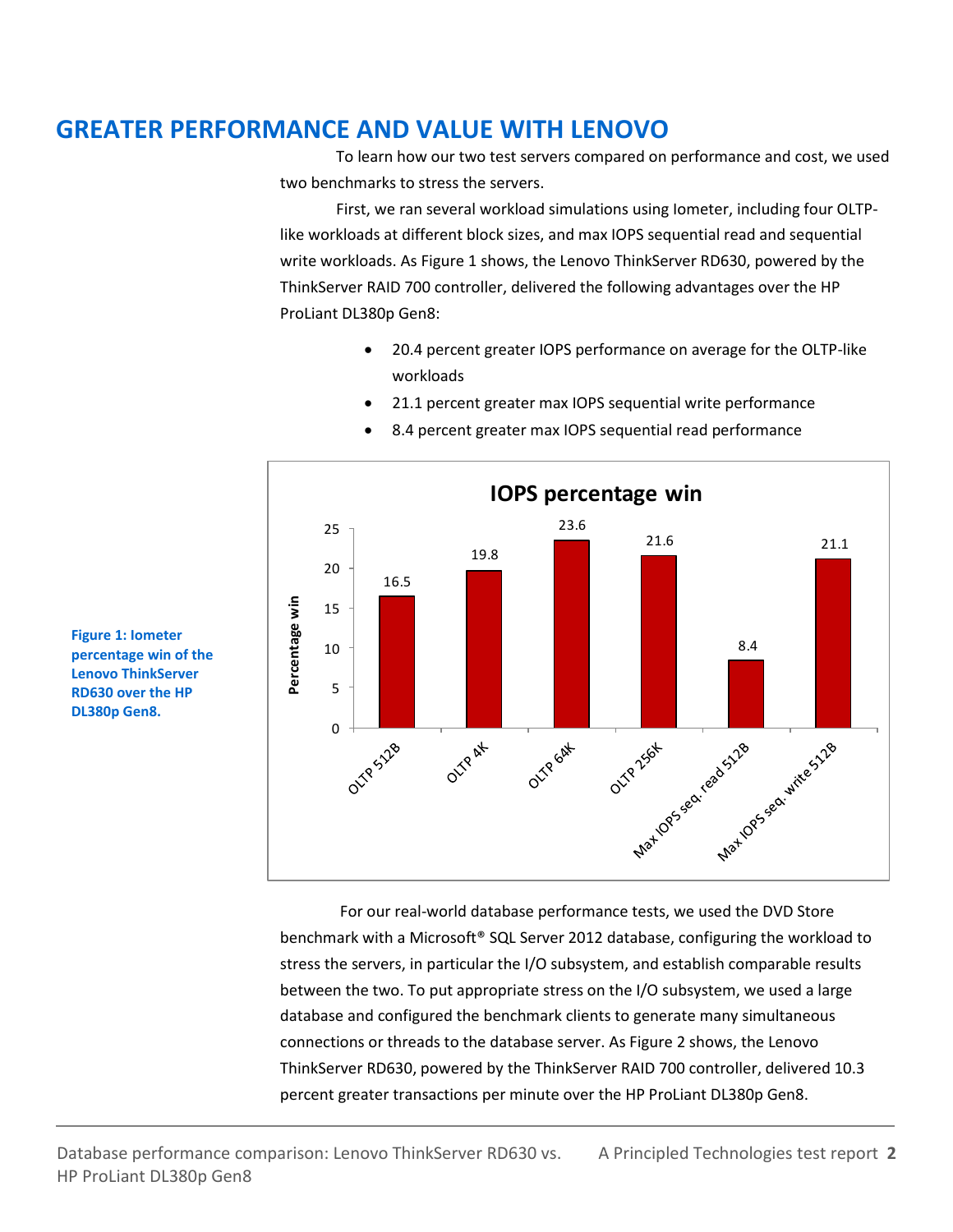

When we took the cost of the servers into account, this translates to 15.0 percent greater performance per dollar, as Figure 3 shows. We obtained all pricing data from CDW as of May 10, 2013.

|                    | <b>Lenovo ThinkServer RD630</b> | <b>HP ProLiant DL380p Gen8</b> | <b>Percentage win for Lenovo</b><br><b>ThinkServer RD630</b> |
|--------------------|---------------------------------|--------------------------------|--------------------------------------------------------------|
| <b>Total OPM</b>   | 20.790                          | 18.857                         | 10.25%                                                       |
| Cost               | \$4,870.91                      | \$5,079.88                     | 4.11%                                                        |
| Performance/dollar | 4.27                            | 3.71                           | 14.98%                                                       |

**Figure 3: Performance-per-dollar calculations.**

**Figure 2: Total database** 

**numbers are better.**

**performance, in transactions per minute, for the two servers. Higher** 

## **ABOUT THE LENOVO THINKSERVER RD630**

Lenovo describes its server as follows: "The all-new Lenovo ThinkServer RD630 mainstream rack server provides powerful new choices to meet your demanding enterprise needs while offering outstanding value. Supporting two of the latest Intel® Xeon® E5-2600 processors, the ThinkServer RD630 can provide outstanding database and virtualization performance for deployments large or small. Nicely configured, these servers come standard with Web-based remote management, rail kits, hardware RAID, and EasyManage tool-suite for unbeatable value. You enjoy enterprise-grade performance, built-in redundancy, and world-class reliability you expect from the makers of Think products."

Below, we highlight some of the Lenovo ThinkServer RD630's key features.

 **Performance and storage capacity.** The Intel Xeon processor E5-2600 family has up to 16 cores, providing a significant performance improvement over previous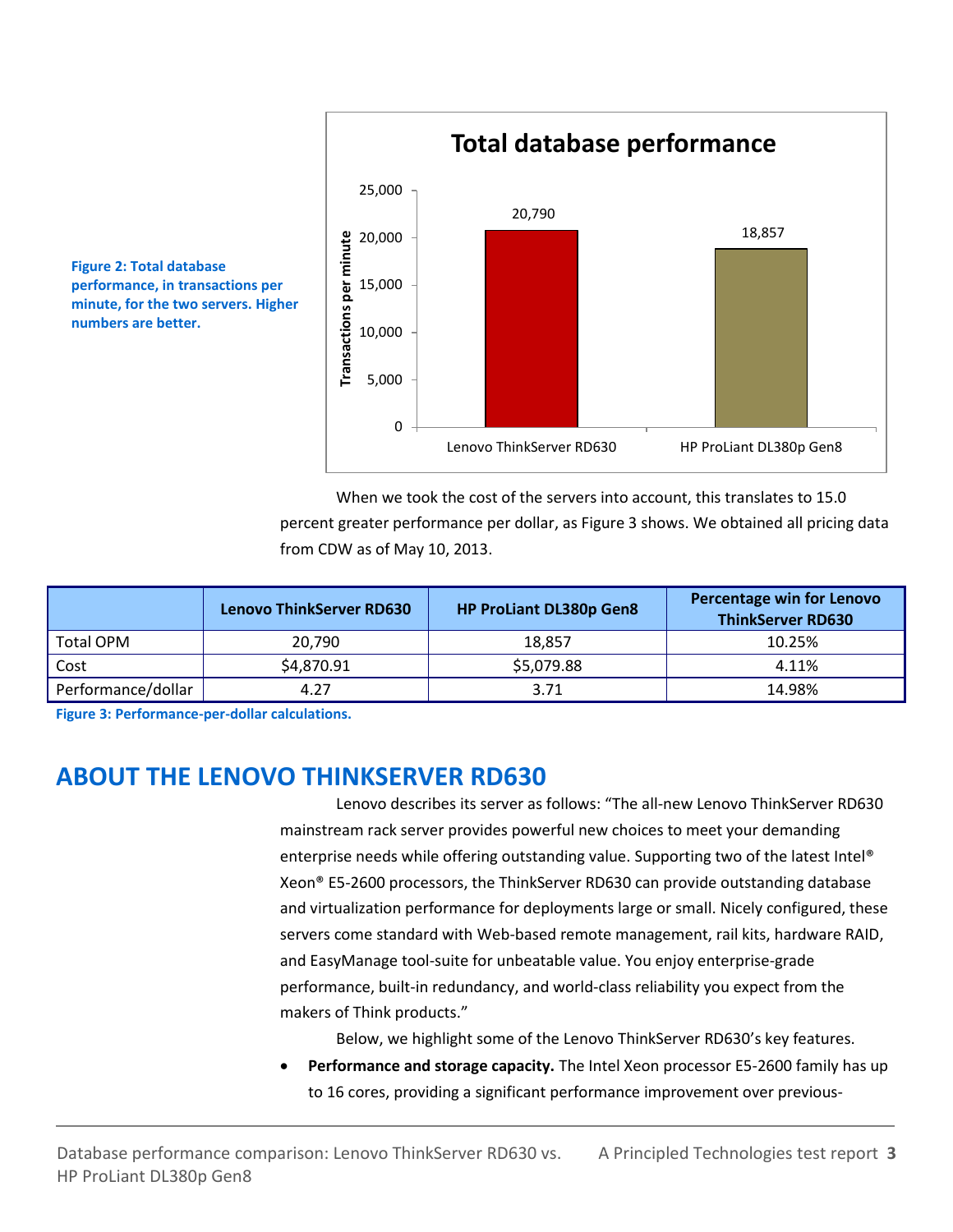generation processors. Storage choices for the ThinkServer RD630 include up to eight 3.5-inch or sixteen 2.5-inch SATA, SAS and SSD hot-swap drives.

- **Reliability.** The ThinkServer RD630 comes with redundant power supplies, fans, and a selection of RAID adapters to prevent data loss.
- **Power efficiency.** The power-efficient ThinkServer RD630 features the Lenovo ThinkServer Smart Grid Technology. This feature allows IT administrators the ability to monitor and intelligently manage power consumption, even making recommendations for optimal power settings, for a server or group of servers via a central console. This power management technology helps to reduce energy consumption and infrastructure costs. Additionally, the ThinkServer RD630 is ENERGY STAR® 1.1 certified and Climate Savers Computing® certified.
- **Ease of use and manageability.** ThinkServers are supported by a suite of management tools that enable you to easily install, maintain, and manage your ThinkServer RD630. Systems management based on open standards and protocols mean easy integration into your existing network.

Lenovo ThinkPlus® Productivity, ThinkPlus Priority Support and available 4-hour service response further assist you in installation and IT support.

### **About the Lenovo ThinkServer RAID 700 adapter and battery**

Lenovo has introduced a new ThinkServer RAID 700 adapter and battery to deliver high levels of reliability, availability, and performance to businesses whose data storage needs are rapidly expanding. With data transfer rates of up to 6Gb/s per port and 512MB 800MHZ DDR II SDRAM, the ThinkServer RAID 700 Adapter offers new features and improved performance, while continuing to support all the features of the previous 3Gbps SATA+SAS generation.

According to Lenovo, "6Gbps MegaRAID controllers will deliver significant performance improvements in both read and write applications as compared to their 3Gbps predecessors. Other new features of the 6Gbps MegaRAID SATA+SAS controllers include greater signal integrity using Decision Feedback Equalization, support for more sophisticated SAS topologies using Expander Self-discovery/Self-configuration, and additional safeguards to enhance data protection."

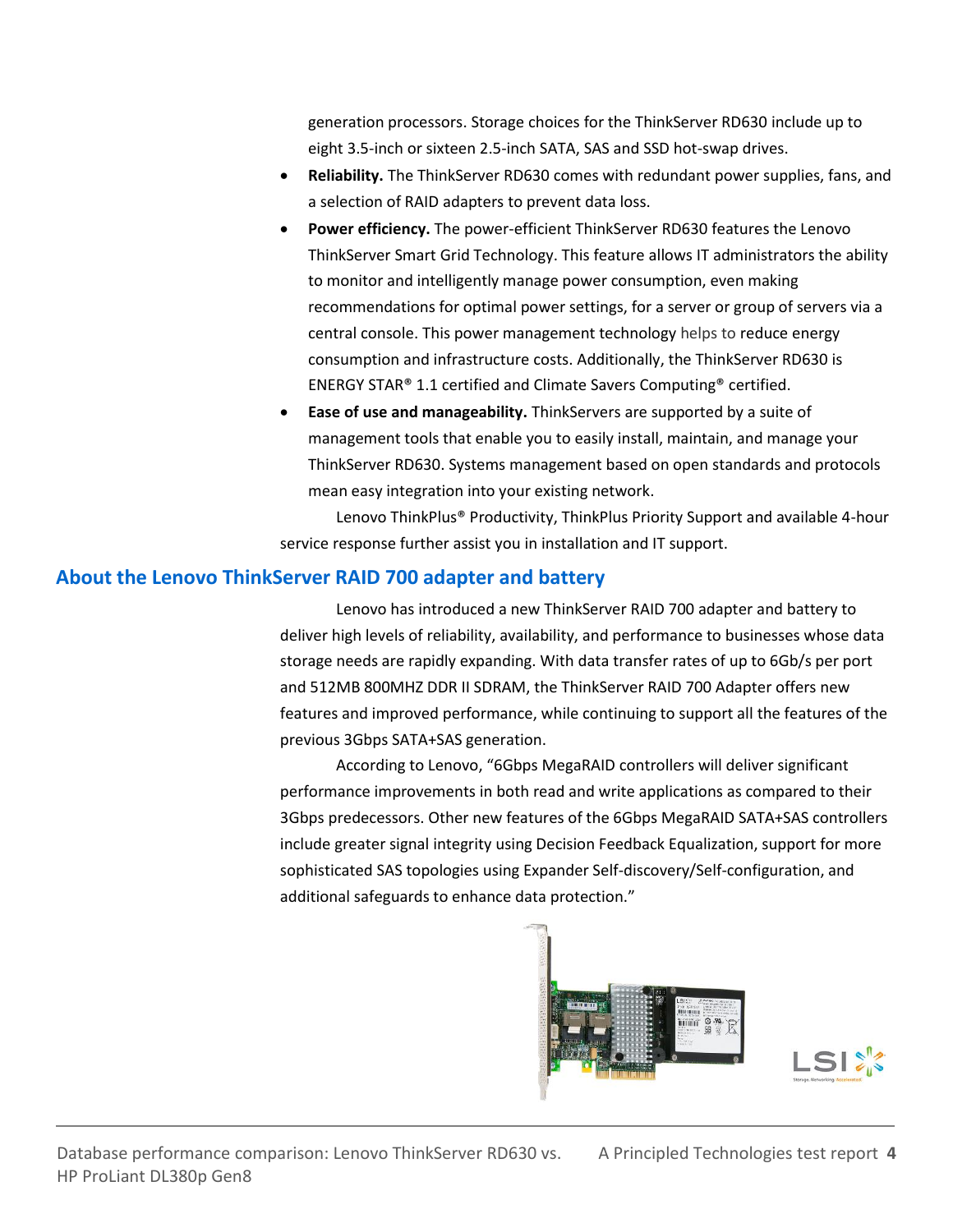Features of ThinkServer RAID 700 Adapter include the following:

- Eight internal SAS/SATA ports
- Two mini-SAS SFF-8087 x 4 connectors
- 6 Gb/s data transfer rate per port
- LSI SAS2108 RAID on Chip
- 512MB 800MHz DDR II SDRAM
- Low-profile form factor
- x8 lane PCI Express 2.0 Compliant
- RAID 0, 1, 5, and 6
- RAID spans 10, 50, and 60
- Battery backup for additional protection in the event of an unexpected power loss.

Learn more about the Lenovo ThinkServer RAID 700 adapter and battery at [http://support.lenovo.com/en\\_US/product-and-parts/detail.page?&DocID=PD016463](http://support.lenovo.com/en_US/product-and-parts/detail.page?&DocID=PD016463)

For detailed information about the Lenovo ThinkServer RD630, visit the Lenovo server site at [www.lenovo.com.](http://www.lenovo.com/) For details on the specific configuration we tested, see [Appendix A.](#page-7-0)

## **WHAT WE FOUND**

Figure 4 presents the results of our DVD Store tests. DVD Store reports in orders per minute (OPM), which we refer to as transactions per minute for the purpose of this study. Note that we used a heavy, storage-intensive workload with a high queue depth to stress the controllers and drives and demonstrate the higher performance capacity of the Lenovo ThinkServer RD630.

| <b>Host server</b>       | <b>Median run transactions</b><br>per minute | Percentage win |
|--------------------------|----------------------------------------------|----------------|
| Lenovo ThinkServer RD630 | 20.790                                       | 10.25%         |
| HP ProLiant DL380p Gen8  | 18,857                                       |                |

**Figure 4: Database performance results for the two servers.**

Figure 5 presents the results of our Iometer workloads, in IOPS. We used a high queue depth (256) for all of our tests since these saturated the I/O storage subsystem and delivered the highest IOPS from both servers.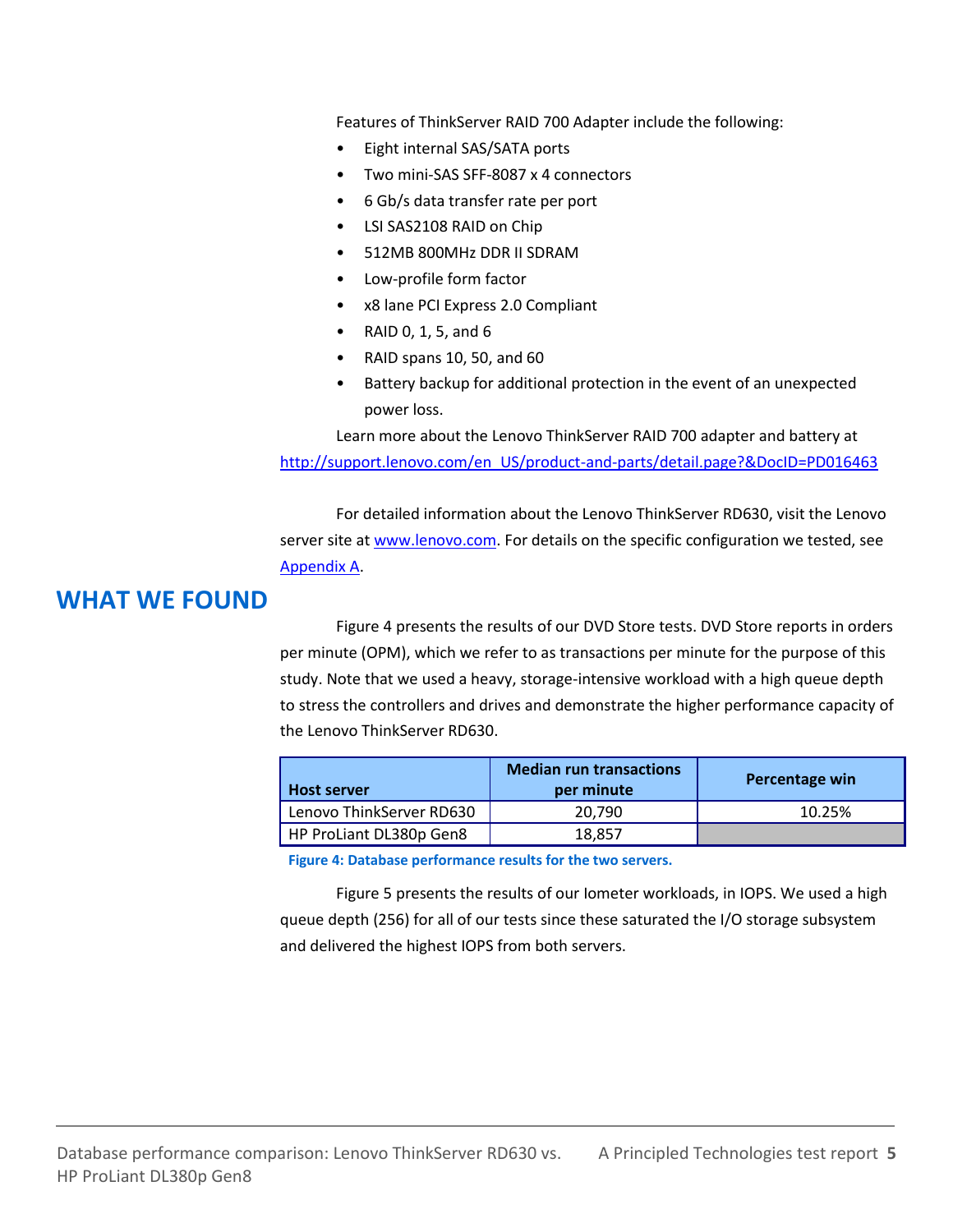| <b>Access specification</b>      | <b>Block size</b> | <b>Lenovo RD630</b><br><b>Median Run IOPS</b> | HP DL380p Gen8<br><b>Median Run IOPS</b> | Percentage win |
|----------------------------------|-------------------|-----------------------------------------------|------------------------------------------|----------------|
|                                  | 512B              | 2,574                                         | 2,210                                    | 16.47%         |
| OLTP (100% Random, 67% Read, 33% | 4К                | 2,536                                         | 2.117                                    | 19.79%         |
| Write)                           | 64K               | 1,784                                         | 1.444                                    | 23.55%         |
|                                  | 256K              | 940                                           | 773                                      | 21.60%         |
| Max IOPS (100% Sequential Read)  | 512B              | 218,620                                       | 201.711                                  | 8.38%          |
| Max IOPS (100% Sequential Write) | 512B              | 249,552                                       | 206,022                                  | 21.13%         |

**Figure 5: Database performance results for the two servers.**

## **WHAT WE TESTED**

We configured each server with eight 146GB 15K 6Gb SAS internal drives, dedicating two drives in a RAID 1 for the OS and SQL database logs, and six drives in a RAID 10 for the data volume. Each server had one Intel Xeon Processor E5-2620 and 16GB of PC3-10600R RAM (2 x 8GB).

We used the DVD Store version 2.1 (DS2) benchmark to test the database performance of the servers. To stress the I/O storage subsystem and obtain an accurate performance comparison, we configured the workload with many threads to simulate concurrent connections from client machines (which raises the application and disk queue depth) and tested against a large (40GB) database that could not be fully cached in the server memory. We used two client machines to generate the workload for each server. Additionally, we used Iometer to generate a synthetic pure I/O-based workload to measure the IOPS of OLTP-like data streams as well as measure maximum throughput in sequential reads and writes. We tested multiple block sizes for the OLTP-like workloads and then used a very small block size for the sequential reads and writes to obtain the maximum IOPS. We generated data set size that occupied 60 percent of the available data volume (246 GB) and used a high queue depth (256) for all workloads to saturate the RAID controllers and drives.

For detailed configuration information on the servers we tested, se[e Appendix](#page-7-0)  [A.](#page-7-0) For detailed test results, see [Appendix B.](#page-9-0) For detailed instructions on how we tested, se[e Appendix C.](#page-10-0)

### **About DVD Store Version 2.1**

To create our real-world database workload, we used the DVD Store Version 2.1 benchmarking tool. DS2 models an online DVD store, where customers log in, search for movies, and make purchases. DS2 reports these actions in orders per minute that the system could handle, which equates to transactions per minute handled by the database server and shows what kind of performance you could expect for your customers. The DS2 workload also performs other actions, such as adding new customers, to exercise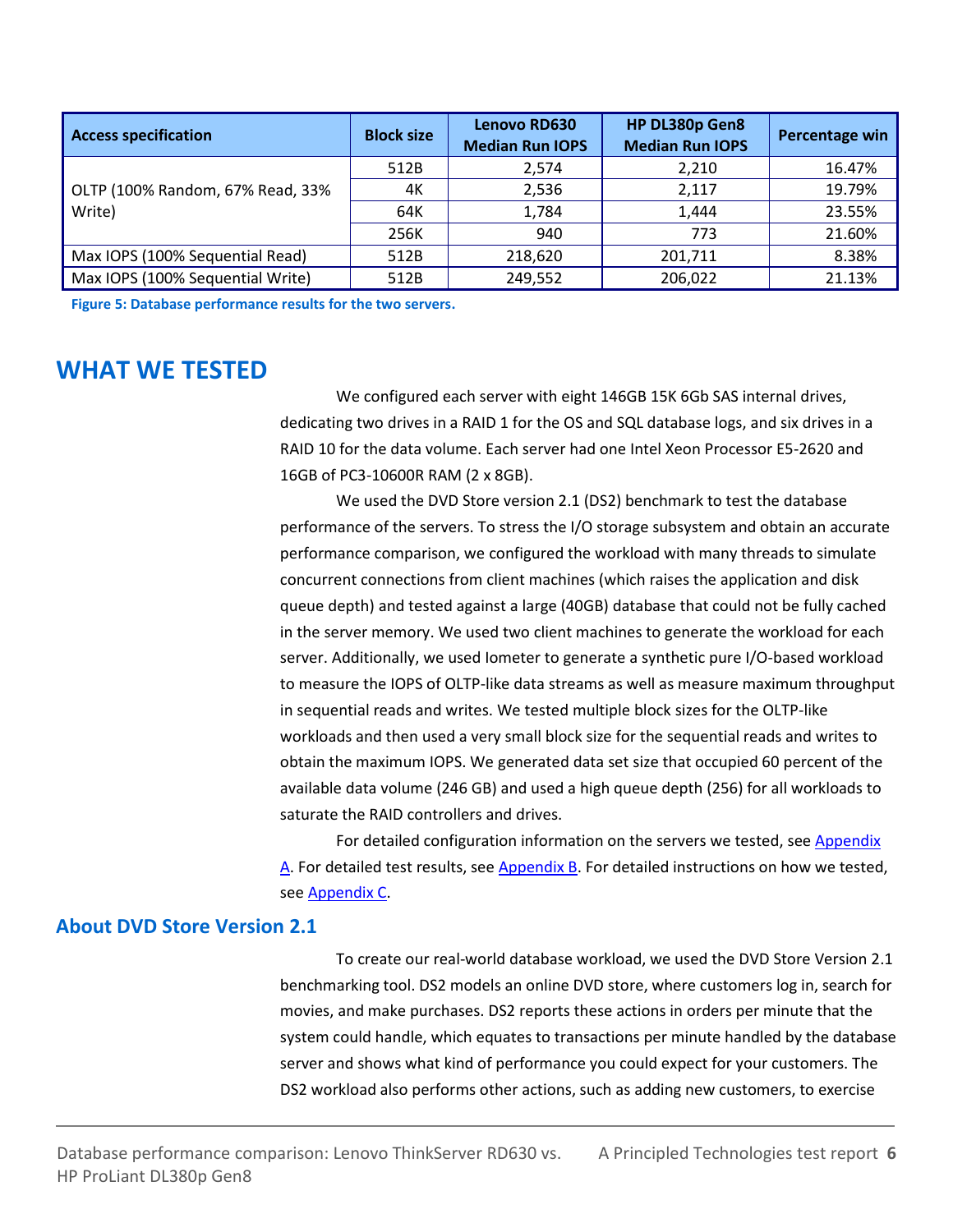the wide range of database functions you would need to run your ecommerce environment.

### **About Iometer**

Iometer measures input/output (I/O) on single and clustered systems. Iometer performs I/O operations on a system in order to stress the system, and then records the performance of and system stress created by these I/O operations. Iometer can create and measure workloads on a single system or on networked systems. We used Iometer to simulate an OLTP workload at four block sizes (512B, 4K, 64K, and 256K) and max IOPS sequential read and write workloads on both servers.

For more details about Iometer, see [http://www.iometer.org/.](http://www.iometer.org/)

# **IN CONCLUSION**

Selecting a powerful server with robust storage is an excellent business decision when looking for a solution that can handle demanding OLTP workloads. With a 15.0 percent greater performance per dollar, 20.4 percent greater IOPS in an OLTP-like workload, 8.4 percent greater max IOPS sequential read performance, and 21.1 percent greater max IOPS sequential write performance, the Lenovo ThinkServer RD630 delivers powerful performance to meet your business needs.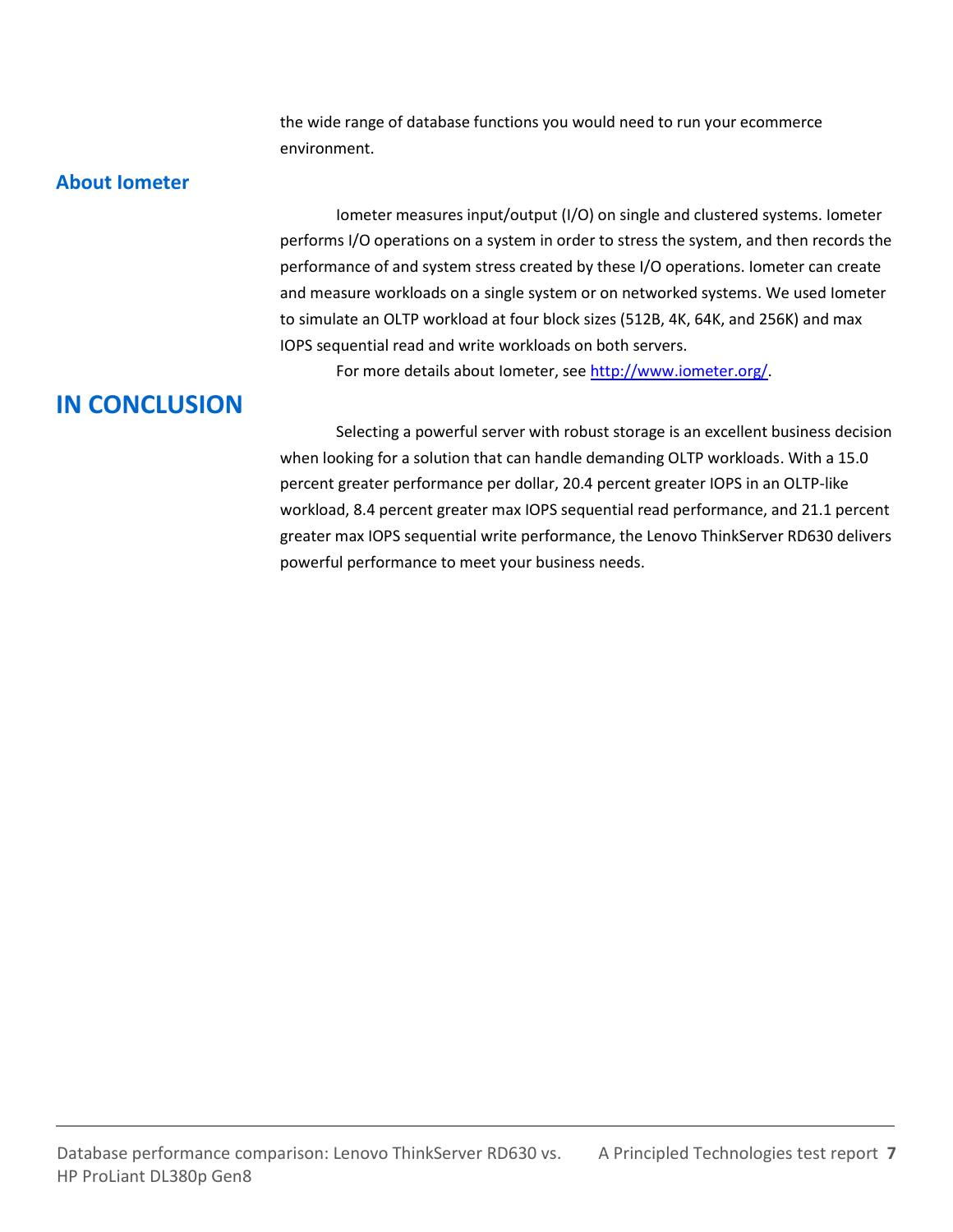# <span id="page-7-0"></span>**APPENDIX A – SERVER CONFIGURATION INFORMATION**

**System Lenovo ThinkServer RD630 HP ProLiant DL380p Gen8 General** Number of processor packages 1 1 Number of cores per processor  $\begin{array}{|c|c|c|c|c|} \hline 6 & 6 \\ \hline \end{array}$ Number of hardware threads per core 2 2 **CPU** Vendor Intel Intel Name Xeon Name Xeon Name Xeon Name Xeon Name Xeon Name Xeon Name Xeon Name Xeon N Model number E5-2620 E5-2620 Socket type FCLGA2011 FCLGA2011 FCLGA2011 Core frequency (GHz) 2.00 2.00 2.00 Bus frequency 2.2 GT/s 2.2 GT/s L1 cache  $32$  KB + 32 KB (per core) 32 KB + 32 KB (per core) L2 cache 256 KB (per core) 256 KB (per core) 256 KB (per core) L3 cache 15 MB 15 MB 15 MB **Platform** Vendor and model number Lenovo ThinkServer RD630 HP ProLiant DL380p Gen8 BIOS name and version 2.10 3/28/2013 P70 3/1/2013 BIOS settings Maximum Performance Maximum Performance **Maximum Performance Memory module(s)** Total RAM in system (GB) 16 16 Vendor and model number <br>Samsung® M393B1K70BH1-CH9 Samsung M393B1K70BH1-CH9 Type PC3-10600R PC3-10600R Speed (MHz)  $\begin{array}{|c|c|c|c|c|} \hline 1,333 & 1,333 \hline \end{array}$ Speed running in the system (MHz) 1,333 1,333 Timing/Latency (tCL-tRCD-tRP-tRASmin) 9-9-9-24 9-9-9-24 Size (GB)  $\begin{array}{|c|c|c|c|c|c|}\hline \text{S} & \text{S} & \text{S} & \text{S} \end{array}$ Number of RAM module(s) 2 2 Chip organization Double-sided Double-sided Rank Dual Dual Dual Dual Dual Dual Dual **OS/Hypervisor** Name Name Windows Server® 2012 Standard Nindows Server 2012 Standard Nindows Server 2012 Standard Build number 9200 9200 9200 9200 File system NTFS NTFS Kernel ACPI x64-based PC ACPI x64-based PC ACPI x64-based PC Language **English** English English English **RAID controller** Vendor and model number Lenovo ThinkServer RAID 700 HP Smart Array P420i Firmware version 2.130.383-2315 3/5/2013 3.42 2/19/2013

Figure 6 provides detailed configuration information for the test servers.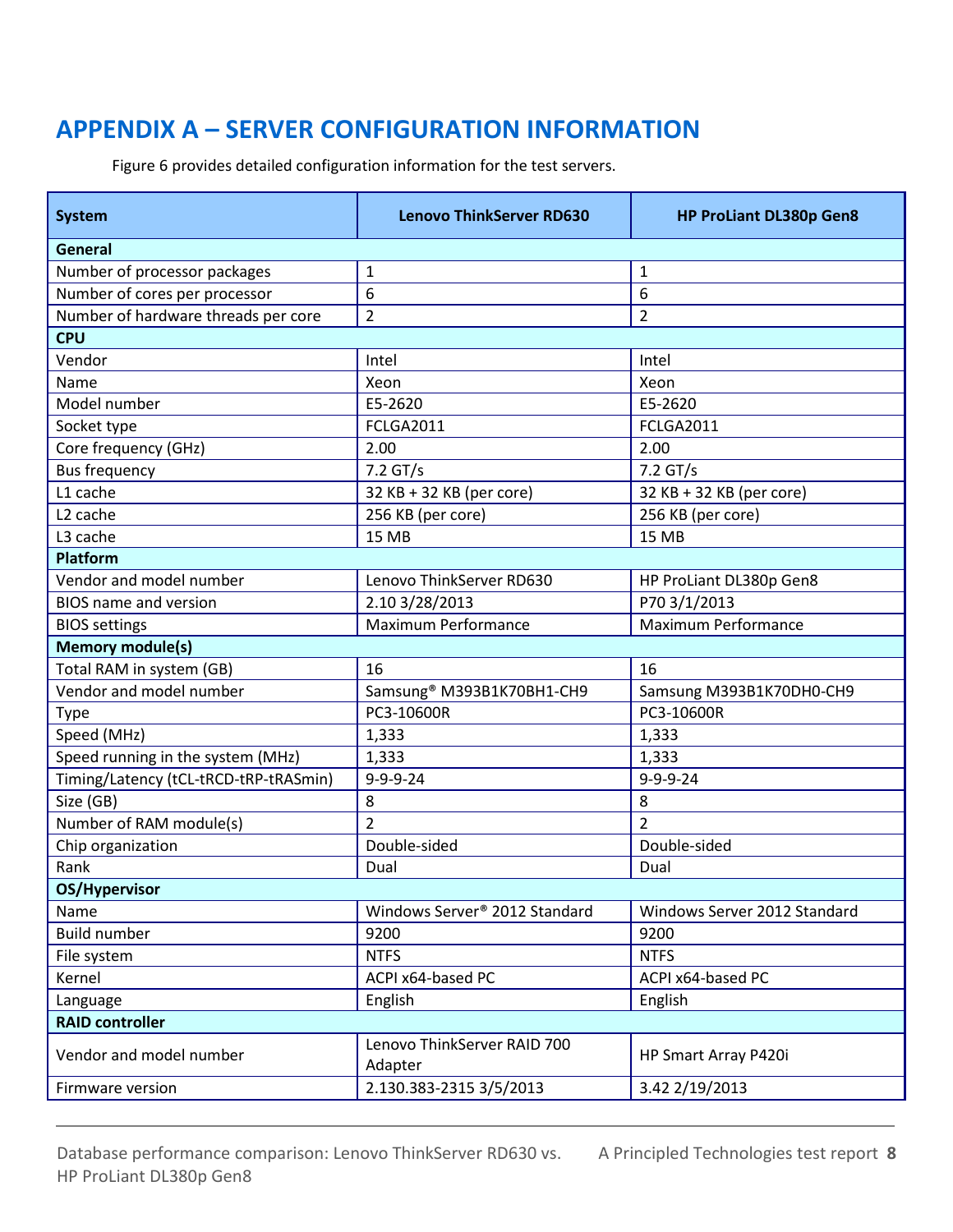| <b>System</b>           | <b>Lenovo ThinkServer RD630</b> | <b>HP ProLiant DL380p Gen8</b> |  |  |
|-------------------------|---------------------------------|--------------------------------|--|--|
| Driver version          | 6.506.2.0 2/1/2013              | 62.26.0.64 2/19/2013           |  |  |
| Cache size (MB)         | 512                             | 512                            |  |  |
| <b>Hard drives</b>      |                                 |                                |  |  |
| Vendor and model number | ST9146853SS                     | HP EH0146FBQDC                 |  |  |
| Number of drives        | 8                               | 8                              |  |  |
| Size (GB)               | 146                             | 146                            |  |  |
| <b>RPM</b>              | 15k                             | 15k                            |  |  |
| Type                    | 6Gb SAS                         | 6Gb SAS                        |  |  |
| <b>Ethernet adapter</b> |                                 |                                |  |  |
| Vendor and model number | Intel I350 Gigabit              | HP Ethernet 1Gb 4-port 331FLR  |  |  |
| Number of ports         | 2                               | 4                              |  |  |
| Driver version          | 12.1.76.0 7/9/2012              | 15.4.0.17 1/26/2013            |  |  |
| <b>USB ports</b>        |                                 |                                |  |  |
| Number                  | 4 external                      | 4 external                     |  |  |
| Type                    | 2.0                             | 2.0                            |  |  |

**Figure 6: System configuration information for the test servers.**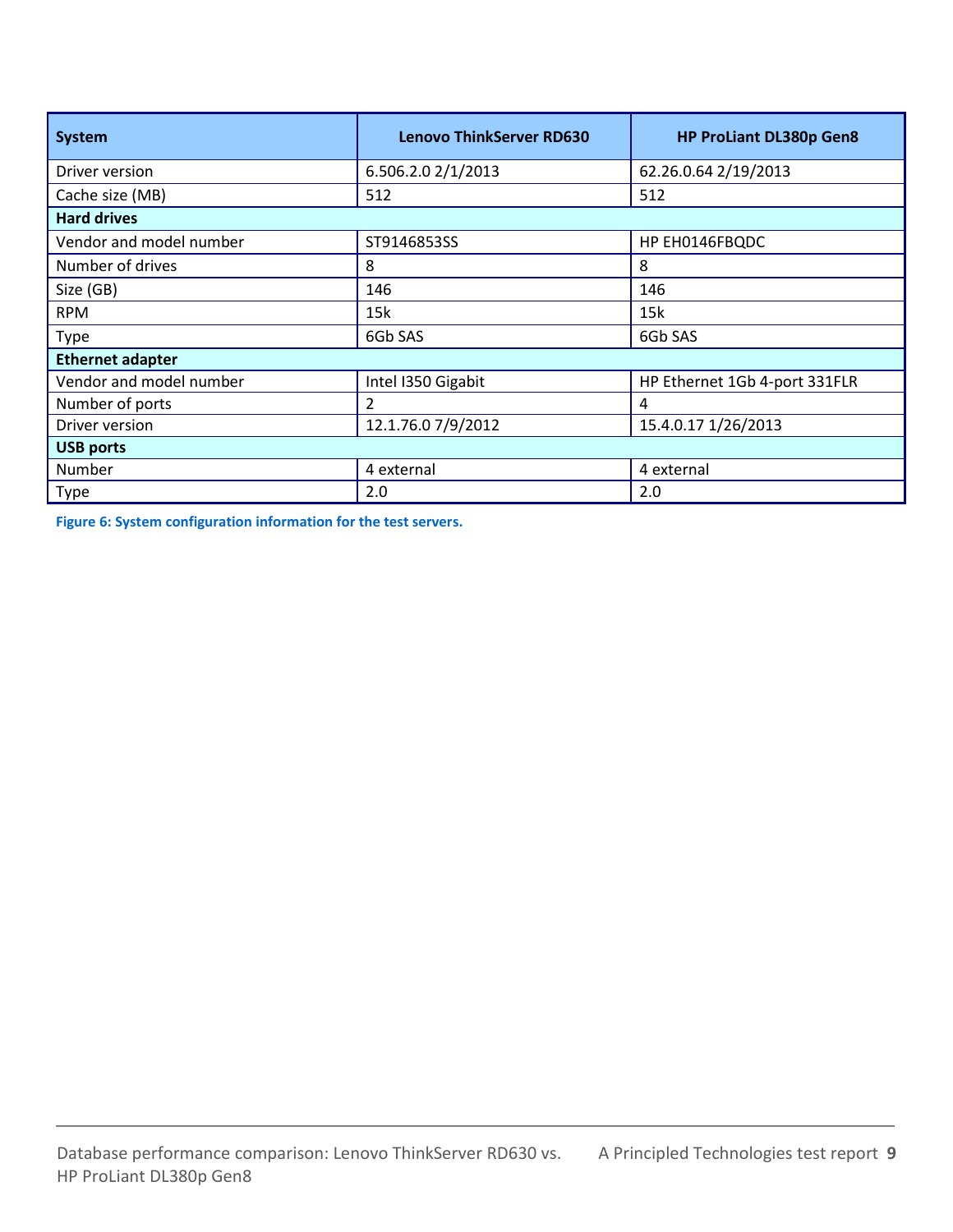# <span id="page-9-0"></span>**APPENDIX B – DETAILED TEST RESULTS**

Figure 7 shows the detailed DVD Store test results for all three runs as well as the median run for each of the servers.

| Host server | <b>Lenovo ThinkServer RD630</b> | <b>HP ProLiant DL380p Gen8</b> |
|-------------|---------------------------------|--------------------------------|
| Run 1       | 20.627                          | 19,080                         |
| Run 2       | 20.875                          | 18.857                         |
| Run 3       | 20,790                          | 17.668                         |
| Median run  | 20.790                          | 18,857                         |

**Figure 7: Database performance results in transactions per minute for the two servers.**

Figures 8 and 9 show the Iometer test results for all three runs as well as the median run for each of the servers and workloads.

| <b>Access specification</b>             | <b>Block size</b> | Run 1   | Run 2   | Run 3   | <b>Median run</b> |
|-----------------------------------------|-------------------|---------|---------|---------|-------------------|
|                                         | 512B              | 2,575   | 2,574   | 2,566   | 2,574             |
|                                         | 4К                | 2,541   | 2,535   | 2,536   | 2,536             |
| OLTP (100% Random, 67% Read, 33% Write) | 64K               | 1,794   | 1,780   | 1,784   | 1,784             |
|                                         | 256K              | 941     | 940     | 939     | 940               |
| Max IOPS (100% Sequential Read)         | 512B              | 218,620 | 226,367 | 218,548 | 218,620           |
| Max IOPS (100% Sequential Write)        | 512B              | 249,552 | 245,124 | 251,620 | 249,552           |

**Figure 8: Iometer performance in IOPS for the Lenovo ThinkServer RD630.**

| <b>Access specification</b>             | <b>Block size</b> | Run 1   | Run 2   | Run 3   | <b>Median Run</b> |
|-----------------------------------------|-------------------|---------|---------|---------|-------------------|
|                                         | 512B              | 2,198   | 2,212   | 2,210   | 2,210             |
|                                         | 4K                | 2,113   | 2,121   | 2,117   | 2,117             |
| OLTP (100% Random, 67% Read, 33% Write) | 64K               | 1,444   | 1,440   | 1,448   | 1,444             |
|                                         | 256K              | 773     | 773     | 775     | 773               |
| Max IOPS (100% Sequential Read)         | 512B              | 202.256 | 190.944 | 201,711 | 201,711           |
| Max IOPS (100% Sequential Write)        | 512B              | 203,306 | 206,022 | 210,881 | 206,022           |

**Figure 9: Iometer performance in IOPS for the HP ProLiant DL380p Gen8**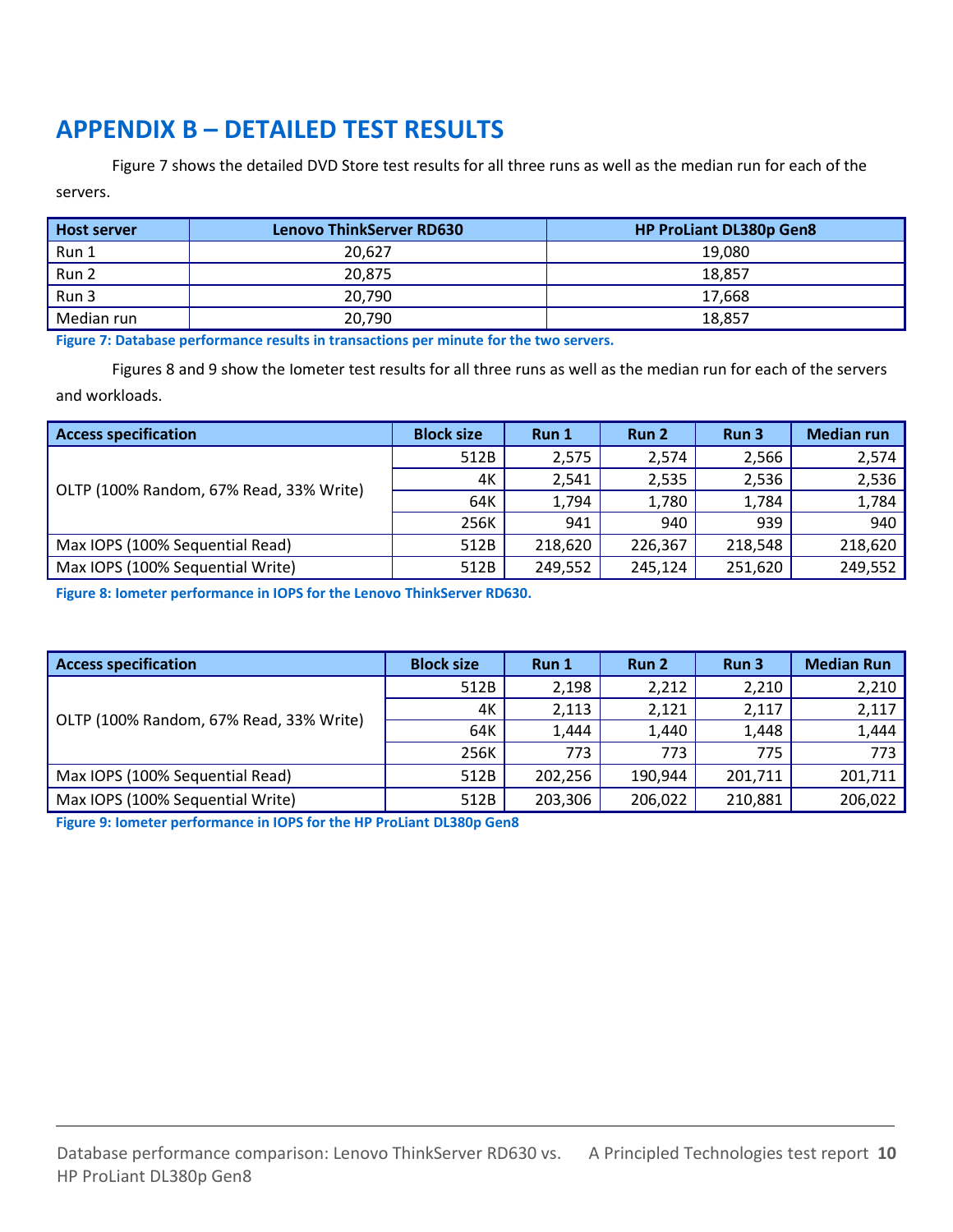# <span id="page-10-0"></span>**APPENDIX C - HOW WE TESTED**

## **Configuring the Lenovo ThinkServer RD630 and the HP ProLiant DL380p Gen8**

The Lenovo ThinkServer RD630 and the HP ProLiant DL380p Gen8 all used Windows Server 2012 Standard Edition and Microsoft SQL Server 2012. The OS and SQL logs were placed on a two-disk RAID 1 volume, and the SQL database was placed on a six-disk RAID 10 volume.

#### **Installing Microsoft Windows Server 2012 Standard Edition**

- 1. Insert the installation media into the CD/DVD drive and restart the server.
- 2. Choose the CD/DVD drive as the boot device and boot to the installation media.
- 3. Press any key when prompted to boot from DVD.
- 4. When the installation screen appears, click My language is English.
- 5. Leave language, time/currency format and input method as default and click Next.
- 6. Click Install now.
- 7. When the Windows Setup window appears, click No thanks when prompted to go online to install updates.
- 8. Select Windows Server 2012 Standard (Server with a GUI), and click Next.
- 9. Check I accept the license terms, and click Next.
- 10. Click Custom: Install Windows only (advanced).
- 11. Press Alt+A to open advanced partition options. Delete any partitions until there is only Drive 0 Unallocated Space.
- 12. Select Drive 0 Unallocated Space, and click Next, at which point Windows will begin installing, and will restart automatically after completing.
- 13. When the Settings page appears, fill in the Password and Reenter Password fields with the same password.
- 14. Log in with the previously set up password.

#### **Creating New Disks in Windows Server 2012 Standard Edition**

- 1. In the Server Manager window, click Tools, then Computer Management.
- 2. In the left pane, click Disk Management.
- 3. On the unallocated disk, right-click the disk name and click Online. Right-click the disk name again and click Initialize Disk. When the Initialize Disk window pops up, select MBR (Master Boot Record) and click OK.
- 4. After the disk initializes, right-click the shaded area and click New Simple Volume.
- 5. On the New Simple Volume Wizard that pops up, click Next.
- 6. Select a size (maximum, in our case) and click Next.
- 7. Assign a drive letter and click Next.
- 8. Select Format this volume with the following settings and leave the default settings. Click Next.
- 9. Click Finish.

#### **Configuring Windows Update**

- 1. In the left pane of the Server Manager window, click Local Server.
- 2. In the main frame, next to Windows Update, click Not configured.
- 3. In the Windows Update window, in the main pane, click Let me choose my settings.
- 4. Under Important updates, select Never check for updates (not recommended), and then click OK.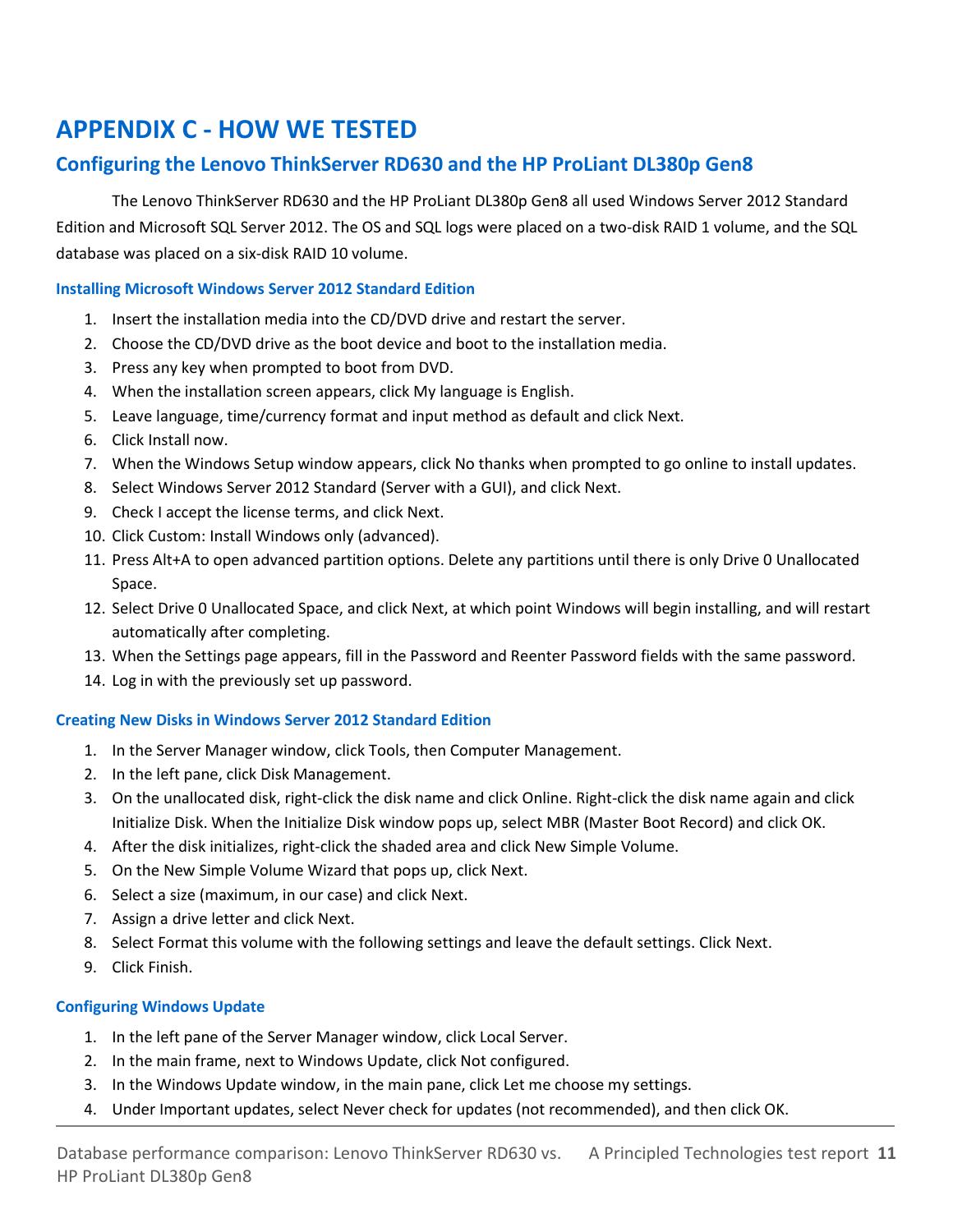- 5. In the left pane, click Check for updates, and install all available updates.
- 6. Close the Windows Update window.

#### **Configuring Windows Firewall**

- 1. In Server Manager, click Tools  $\rightarrow$  Windows Firewall with Advanced Security.
- 2. In the Overview section, click Windows Firewall Properties.
- 3. In the Domain Profile tab, for Firewall state, click Off.
- 4. In the Private Profile tab, for Firewall state, click Off.
- 5. In the Public Profile tab, for Firewall state, click Off.
- 6. Then click OK.
- 7. Close the Windows Firewall Properties window.

#### **Setting up Remote Desktop**

- 1. In the Local Server tab of the Server Manager window, next to Remote Desktop, click Disabled.
- 2. In the System Properties window that appears, in the Remote Desktop section, select the Allow remote connections to this computer radio button, and click OK when the warning message appears.
- 3. Uncheck Allow connections only from computers running Remote Desktop with Network Level Authentication (recommended), and click OK.

#### **Disabling IE Enhanced Security Configuration**

- 1. In the Local Server tab of the Server Manager window, next to IE Enhanced Security Configuration, click On.
- 2. In the Internet Explorer Enhanced Security Configuration window, select the Off radio buttons for both Administrators and Users, and click OK.

#### **Installing SQL Server 2012**

- 1. Insert the installation DVD for SQL Server 2012 into the DVD drive.
- 2. Click Run SETUP.EXE. If Autoplay does not begin the installation, navigate to the SQL Server 2012 DVD, and double-click it.
- 3. If the installer prompts you with a .NET installation prompt, click Yes to enable the .NET Framework Core role.
- 4. In the left pane, click Installation.
- 5. Click New SQL Server stand-alone installation or add features to an existing installation.
- 6. At the Setup Support Rules screen, wait for the rule check to complete. If there are no failures or relevant warnings, click OK.
- 7. Enter your product key, and click Next.
- 8. Click the checkbox to accept the license terms, and click Next.
- 9. If no failures are displayed after the setup support files are installed, click Next.
- 10. At the Setup Role screen, choose SQL Server Feature Installation.
- 11. At the Feature Selection screen, select the features that your organization requires. We chose the following features for this guide: Database Engine Services, Full-Text and Semantic Extractions for Search, Client Tools Connectivity, Client Tools Backwards Compatibility, Management Tools – Basic, and Management Tools – Complete. Click Next.
- 12. At the Installation Rules screen, click Next after the check completes.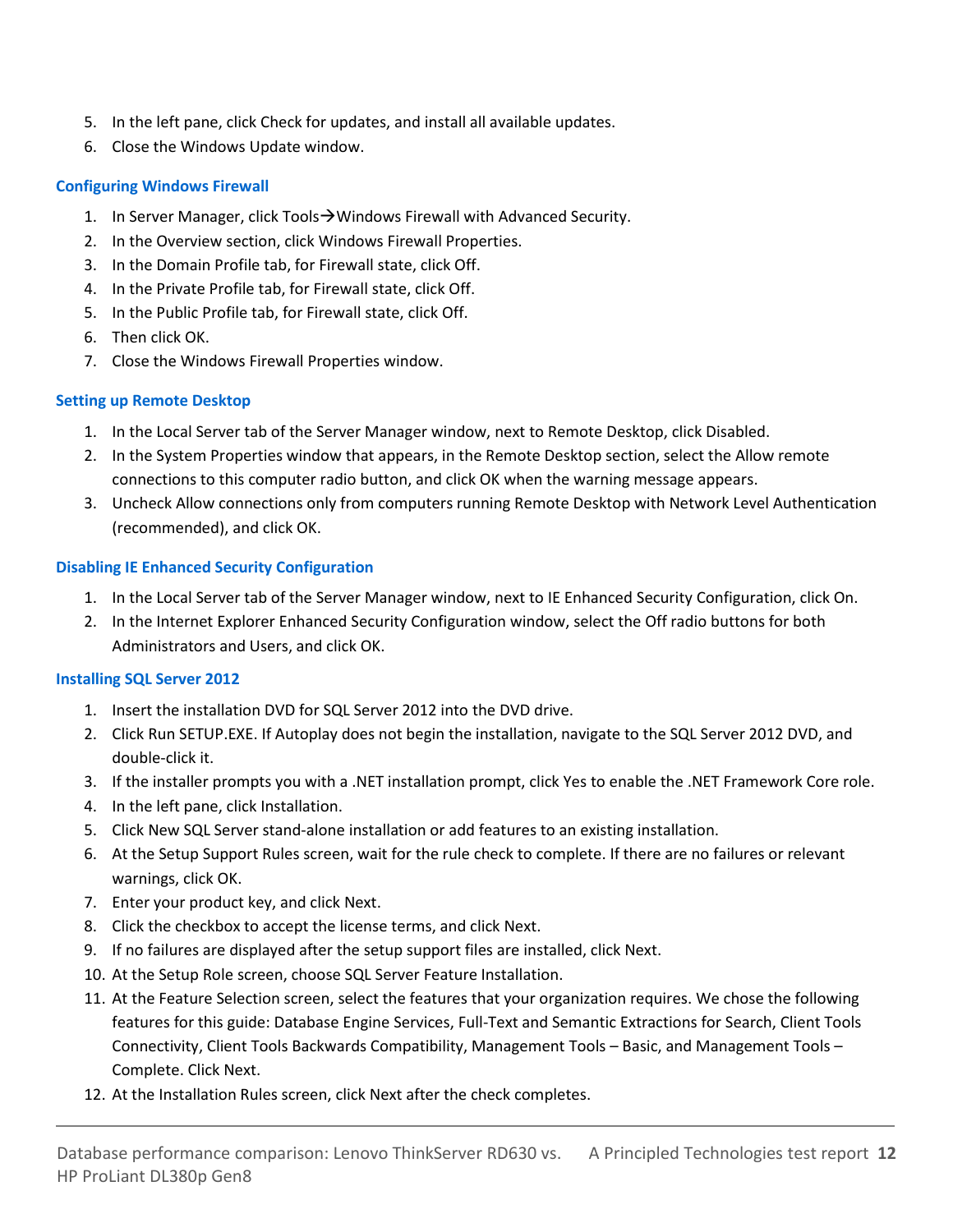- 13. At the Instance configuration screen, enter the appropriate details for your configuration. For a default instance, leave the defaults selected. For a named instance, enter a new instance name and adjust the file paths as necessary. Click Next.
- 14. At the Disk Space Requirements screen, click Next.
- 15. At the Server Configuration screen, choose the service account, preferably an Active Directory domain account, fill in a password if necessary, and click Next.
- 16. At the Database Engine Configuration screen, choose Mixed Mode and enter the system administrator password. Click Add Current User.
- 17. Click the Data Directories tab, and enter the appropriate drive and folder to which you eventually deploy the SharePoint databases.
- 18. Click Next.
- 19. At the Error reporting screen, click Next.
- 20. At the Installation Configuration Rules screen, check that there are no failures or relevant warnings, and click Next.
- 21. At the Ready to Install screen, click Install.
- 22. After installation completes, click Close.
- 23. Close the installation window.
- 24. Restart the server.

### **Setting up Iometer**

#### **Installing and configuring Iometer**

- 1. Download the Iometer 2006.07.27 package for Windows fro[m www.iometer.org/doc/downloads.html.](http://www.iometer.org/doc/downloads.html)
- 2. Double-click the installer, and click Run.
- 3. At the Welcome window, click Next.
- 4. At the License Agreement window, click I Agree.
- 5. At the Choose Components window, leave the defaults selected, and click Next.
- 6. At the Choose Install Location window, change the Destination Folder to C:\Iometer 2006.07.27, and click Install.
- 7. When the installation completes, click Finish.

#### **Setting up the individual Iometer workloads**

We used the following settings for each test:

- 1. Open Iometer.exe.
- 2. For each access specification:
	- a. Create the access specification to match the configurations in Figure 10.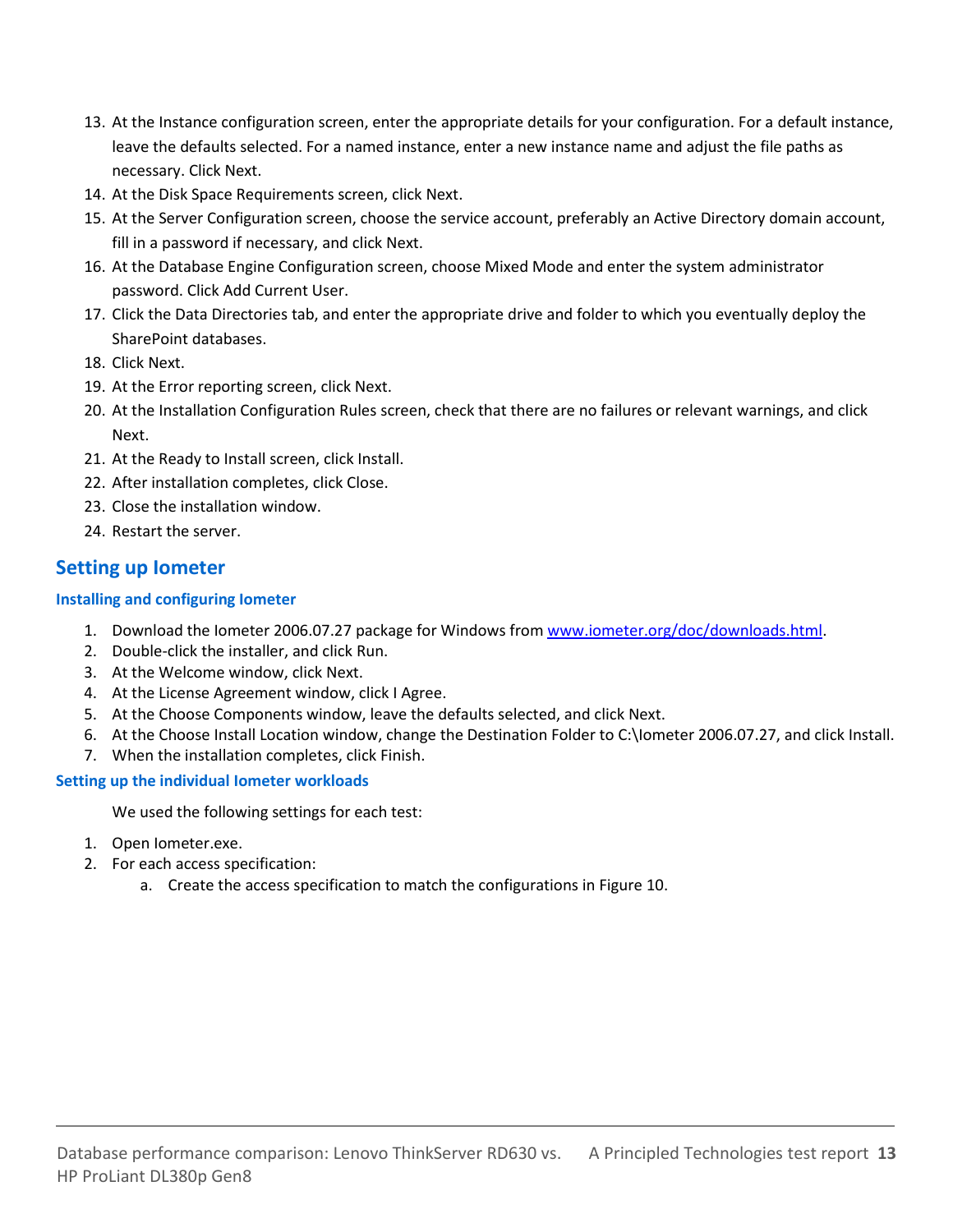| Access specification name and block size | % read | % write | % random | % sequential |
|------------------------------------------|--------|---------|----------|--------------|
| OLTP 512B                                | 33     | 67      | 100      |              |
| OLTP <sub>4K</sub>                       | 33     | 67      | 100      |              |
| OLTP 64K                                 | 33     | 67      | 100      |              |
| OLTP 256K                                | 33     | 67      | 100      |              |
| Sequential Read 512B                     | 100    | 0       |          | 100          |
| Sequential Write 512B                    | 0      | 100     |          | 100          |

**Figure 10: Access specification details for our Iometer tests.** 

- b. Verify that the access specification has the following additional settings:
	- i. Under Burstiness, set Transfer Delay to 0ms, and set Burst Length to 1 I/O.
	- ii. Under Align I/Os, select Sector Boundaries.
	- iii. Under Reply Size, select No Reply.
- c. Under Topology, select the computer name, and click the Start a New Disk Worker on Selected Manager button until you have three workers assigned to each target volume.
- d. Under Disk Targets, set the # of Outstanding I/Os to 256
- e. Set the Maximum disk size to 60 percent (246 GB) of the target volume, using sectors as the unit of measurement.
- f. Under Results Display, make sure that Iometer has selected Start of Test.
- g. Under Test Setup, set the Run Time to 5 minutes and the Ramp Up Time to 60 seconds.
- h. Save the configuration.
- 3. Exit Iometer.

#### **Running the test**

- 1. Reboot the system.
- 2. After logging in, open a command prompt.
- 3. Type cd c: \Iometer 2006.07.27 and press Enter.
- 4. Type run.bat and wait 10 minutes.
- 5. Press Enter.
- 6. After all access specifications finish running, remove the result files from the server.
- 7. Repeat steps 1 through 6 two more times for a total of three runs.

### **Configuring the database (DVD Store)**

We generated the data using the Install.pl script included with DVD Store version 2.1 (DS2), providing the parameters for our 40GB database size and the database platform on which we ran: Microsoft SQL Server. We ran the Install.pl script on a utility system running Linux. The database schema was also generated by the Install.pl script.

After processing the data generation, we transferred the data files and schema creation files to a Windows®based system running SQL Server 2012. We built the 40GB database in SQL Server 2012, and then performed a full backup, storing the backup file on the C: drive for quick access. We used that backup file to restore on both servers between test runs. We performed this procedure once, and used the same backup file for all servers.

The only modification we made to the schema creation scripts were the specified file sizes for our database. We explicitly set the file sizes higher than necessary to ensure that no file-growth activity would affect the outputs of the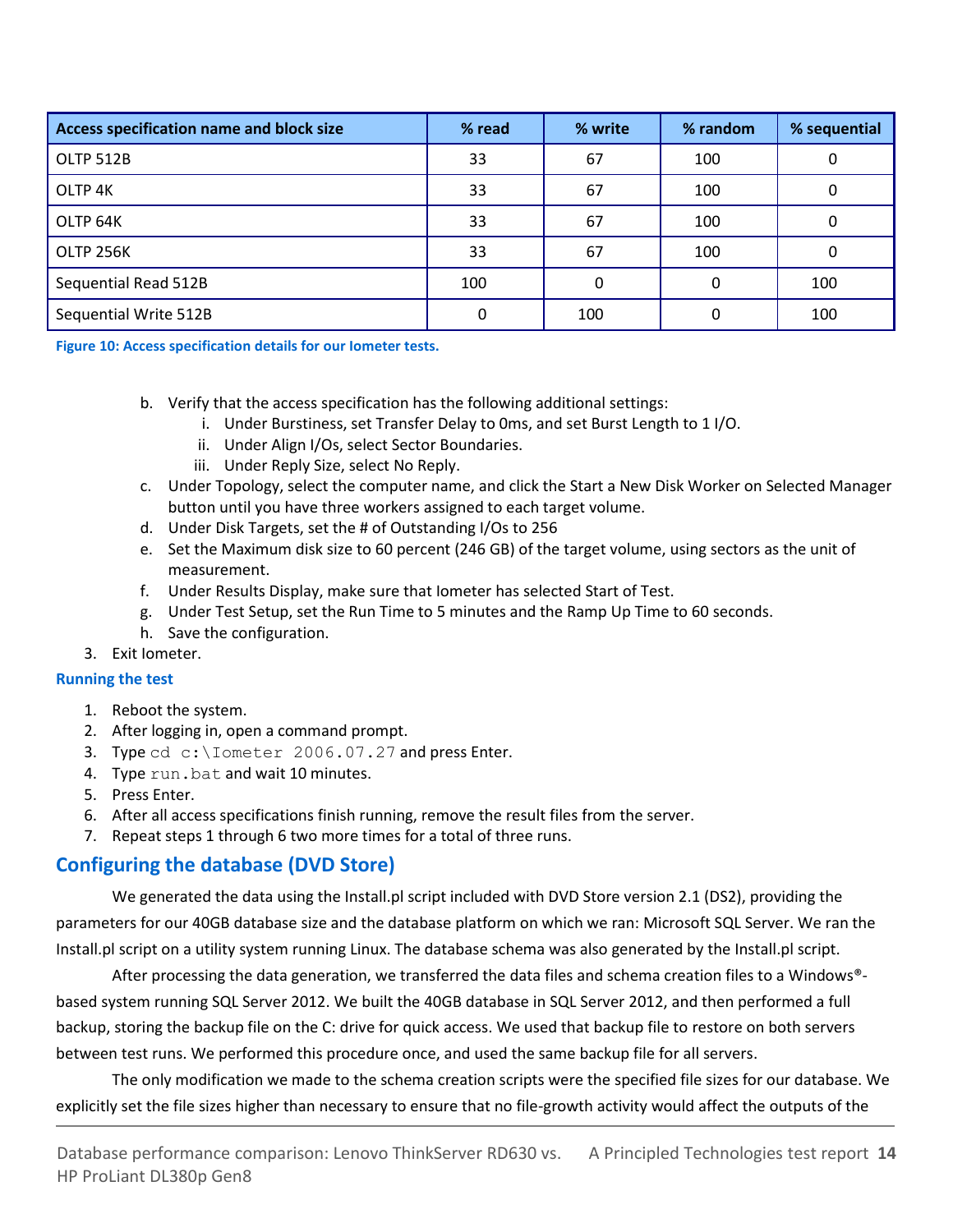test. Besides this file size modification, the database schema was created and loaded according to the DVD Store documentation. Specifically, we followed the steps below:

- 1. We generated the data and created the database and file structure using database creation scripts in the DS2 download. We made size modifications specific to our 40GB database and the appropriate changes to drive letters.
- 2. We transferred the files from our Linux data generation system to a Windows system running SQL Server.
- 3. We created database tables, stored procedures, and objects using the provided DVD Store scripts.
- 4. We set the database recovery model to bulk-logged to prevent excess logging.
- 5. We loaded the data we generated into the database. For data loading, we used the import wizard in SQL Server Management Studio. Where necessary, we retained options from the original scripts, such as Enable Identity Insert.
- 6. We created indices, full-text catalogs, primary keys, and foreign keys using the database-creation scripts.
- 7. We updated statistics on each table according to database-creation scripts, which sample 18 percent of the table data.
- 8. On the SQL Server instance, we created a ds2user SQL Server login using the following Transact SQL (TSQL) script:

```
USE [master]
GO
CREATE LOGIN [ds2user] WITH PASSWORD=N'',
                DEFAULT_DATABASE=[master],
                DEFAULT_LANGUAGE=[us english],
                CHECK_EXPIRATION=OFF,
                CHECK_POLICY=OFF
```
GO

- 9. We set the database recovery model back to full.
- 10. We created the necessary full text index using SQL Server Management Studio.
- 11. We created a database user and mapped this user to the SQL Server login.
- 12. We then performed a full backup of the database. This backup allowed us to restore the databases to a pristine state relatively quickly between tests.

Figure 11 details our initial file size modifications.

| <b>Logical name</b>   | <b>Filegroup</b> | <b>Initial size (MB)</b> |  |  |  |
|-----------------------|------------------|--------------------------|--|--|--|
| <b>Database files</b> |                  |                          |  |  |  |
| primary               | PRIMARY          | 4                        |  |  |  |
| cust1                 | DS CUST FG       | 12,288                   |  |  |  |
| cust <sub>2</sub>     | DS_CUST_FG       | 12,288                   |  |  |  |
| cust <sub>3</sub>     | DS_CUST_FG       | 12,288                   |  |  |  |
| cust4                 | DS CUST FG       | 12,288                   |  |  |  |
| ind1                  | DS IND FG        | 4,628                    |  |  |  |
| ind <sub>2</sub>      | DS_IND_FG        | 4,628                    |  |  |  |
| ind3                  | DS_IND_FG        | 4,628                    |  |  |  |
| ind4                  | DS_IND_FG        | 4,628                    |  |  |  |
| ds_misc               | DS_MISC_FG       | 200                      |  |  |  |
| orders1               | <b>DS ORDERS</b> | 6,144                    |  |  |  |
| orders2               | <b>DS ORDERS</b> | 6,144                    |  |  |  |

Database performance comparison: Lenovo ThinkServer RD630 vs. A Principled Technologies test report 15 HP ProLiant DL380p Gen8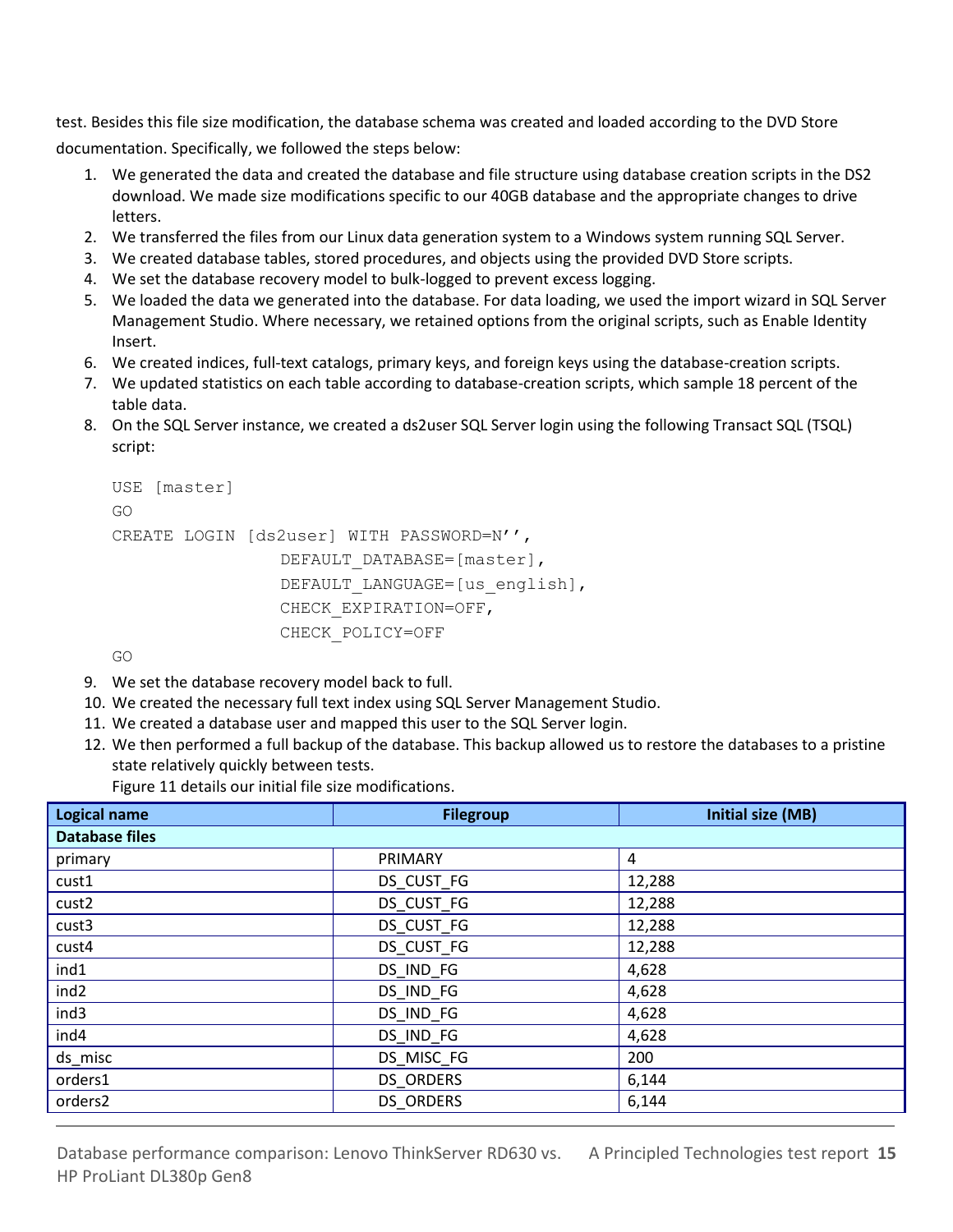| <b>Logical name</b>                                                                                             | <b>Filegroup</b> | Initial size (MB) |  |  |  |
|-----------------------------------------------------------------------------------------------------------------|------------------|-------------------|--|--|--|
| orders3                                                                                                         | <b>DS ORDERS</b> | 6,144             |  |  |  |
| orders4                                                                                                         | <b>DS ORDERS</b> | 6,144             |  |  |  |
| Log files                                                                                                       |                  |                   |  |  |  |
| ds_log                                                                                                          | Not Applicable   | 20,480            |  |  |  |
| the contract of the contract of the contract of the contract of the contract of the contract of the contract of |                  |                   |  |  |  |

**Figure 11: The file size modifications we used in our testing.**

### **Running the DVD Store tests**

We created a series of batch files, SQL scripts, and shell scripts to automate the complete test cycle. We set up 2 desktop client machines to send outgoing requests to the servers. We used a separate controller server to run the automation tasks. All components communicated over an isolated 1Gbps network. DVD Store outputs an orders-perminute metric, which is a running average calculated through the test. In this report, we report the last OPM (as transactions per minute) reported by each client/target pair.

Each complete test cycle consisted of the general steps listed below. For each scenario, we ran three test cycles, and chose the median outcome.

- 1. Clean up prior outputs from the host system and all client driver systems.
- 2. Drop all databases from all target servers.
- 3. Restore all databases on all target servers.
- 4. Shut down all servers.
- 5. Reboot the host system and all client systems.
- 6. Wait for a ping response from the server under test and all client systems.
- 7. Let the test server idle for 5 minutes
- 8. Start the DVD Store driver on all respective clients. We used the following DVD Store parameters on each client for testing the virtual machines in this study:

ds2sqlserverdriver.exe --target=<target\_IP> --ramp\_rate=10 –warmup\_time=8 - run time=20 --n threads=96 --db size=40GB --think time=0 > C:\outputresultsfile.txt